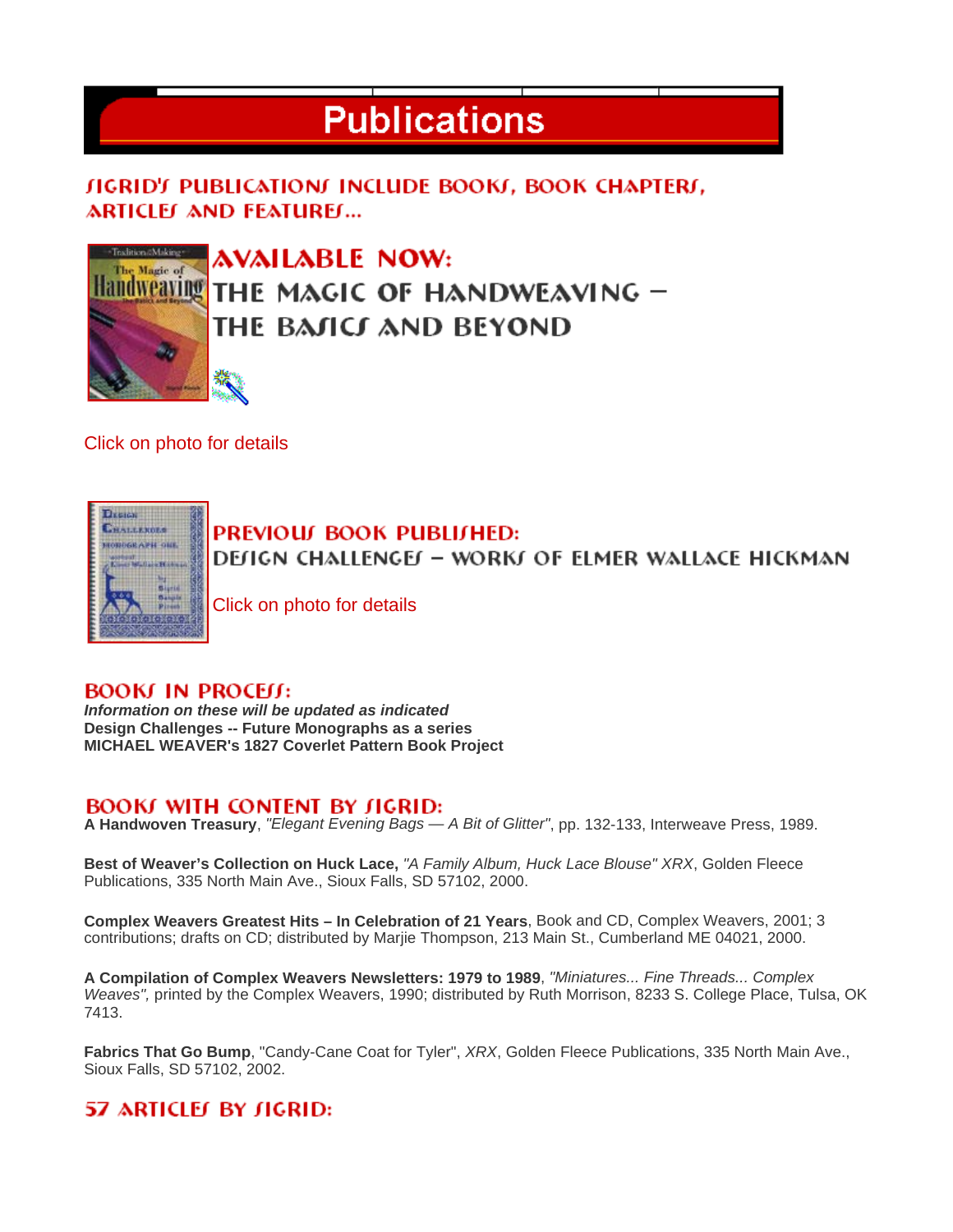*NEW ARTICLE JUST OUT: Inspired by the Bauhaus -- Silk Scarf in False Damask", Handwoven***,** *March/April 2004, pp. 56-58.* 

*"An Apple [Mac or PC] for Teacher", Computer Textile Exchange, 1992/Vol.IV, #2, P.O. Box #1065, LaFayette, CA 94549. [On teaching textile design with computers.]*

*"Anni Albers's Bauhaus Loom", Hand Looms – The Spinning Wheel Sleuth, Supplement #3, May 2000, pp 11- 14."The Art of the Handspindle and the Sitting Distaff", Spin-Off, Spring 1992, Vol. XVI, #1, pp. 57-59.* 

*"Baby's First Blanket", Handwoven, November/December 1999, pp 66, 67 and 33. [Historic Spot Bronson in the tradition of southern counterpanes, 5 shaft weave woven on a 4 shaft loom using a phantom shaft.]*

*"The Basics of Good Judging/The Last Stitch", Heddle, July/August 1990, Vol. 6, Issue 4, Muskoka Publications Ltd., Box 1600, Bracebridge, Ontario Canada P0B 1C0.* 

*"Blue Printing, Plain and Fancy \* Slovak Folk Cloth", Piecework, September/October 1994, Interweave Press, 201 E. 4th St., Loveland, CO 80537, pp. 54-60.* 

*"Cad-Cam with the Combby8", Computer Textile Exchange, Spring 1991, Vol. III, No. 1. [Computer-assisted weaving with Schacht's Baby or Mighty Wolf looms.]* 

*"Candy-Cane Coat for Tyler or...", Weaver's, Issue 41- 4th Quarter, 1998, pp. 50-51.*

*"Cardweave Fast and Versatile", Heddle, May/June 1990, pp. 14-18 and color plate inside back cover. [Designing to weave with cards.]* 

*"Color Screen Dumps for the PC", Computer Textile Exchange, Summer 1990, Vol. II, #3, p. 9. [Use of interactive software programs for editing and "dumping" monitor images to a color printer, useful for some fiber/fabric programs.]* 

*"Computer-Aided Looms and Weaving Design Software have Starring Roles at Convergence '92/The Last Stitch", Heddle, September/October 1992, pp. 32-33.* 

*"Computer Analysis and Documentation of Patterns", Computer Textile Exchange, Spring 1990, Vol. II, #2, pp. 5-6. [Fabric analysis features in affordable computer software for IBMs and compatibles.]* 

*"Diffused Constructions \* Elmer Wallace Hickman", Textile Fibre Forum Magazine, Volume 12, Issue 1, No. 36, 1993, pp. 34/35/42. [Create new plaids.]* 

*"Design Sources from Old Craft Books: Crochet, Needlepoint, Embroidery and More...", Complex Weavers Journal, September 2000, pp. 14-15. [Adapting graphed patterns to weaving drafts.]* 

*"Demystifying Complex Weaves: A Step-By-Step Exploration from 4 to 16 Harnesses", Weaver's Journal, Winter 1986, Vol. X, #3, Issue 39, pp. 8-13, Arara Press Inc. [Point Twills and vest project.]* 

*"Documentation of Patterns", Complex Weavers Journal, September 2000, pp. 40-41. [Another method of fabric analysis.]* 

*"Evening Bags that Shine with Flash and Glitter", and "Notes on Using Metallic Yarns", Handwoven, Jan./Feb. 1985, Vol. VI, #1, pp. 36, 37, I-9 to I-11, Interweave Press. [Pocket Weave.]* 

*"Folk Art and Survival/The Last Stitch", Heddle, July 1989, Vol. #5, Issue #4, p. 38.* 

*"The Glory of Slovakia \* A Woman's Cap", Piecework, Interweave Press, Jan./Feb. 1994, pp. 48-51. [Antique kapka from Slovakia; for project, see "A Slovakian Table Centerpiece to Embroider".]*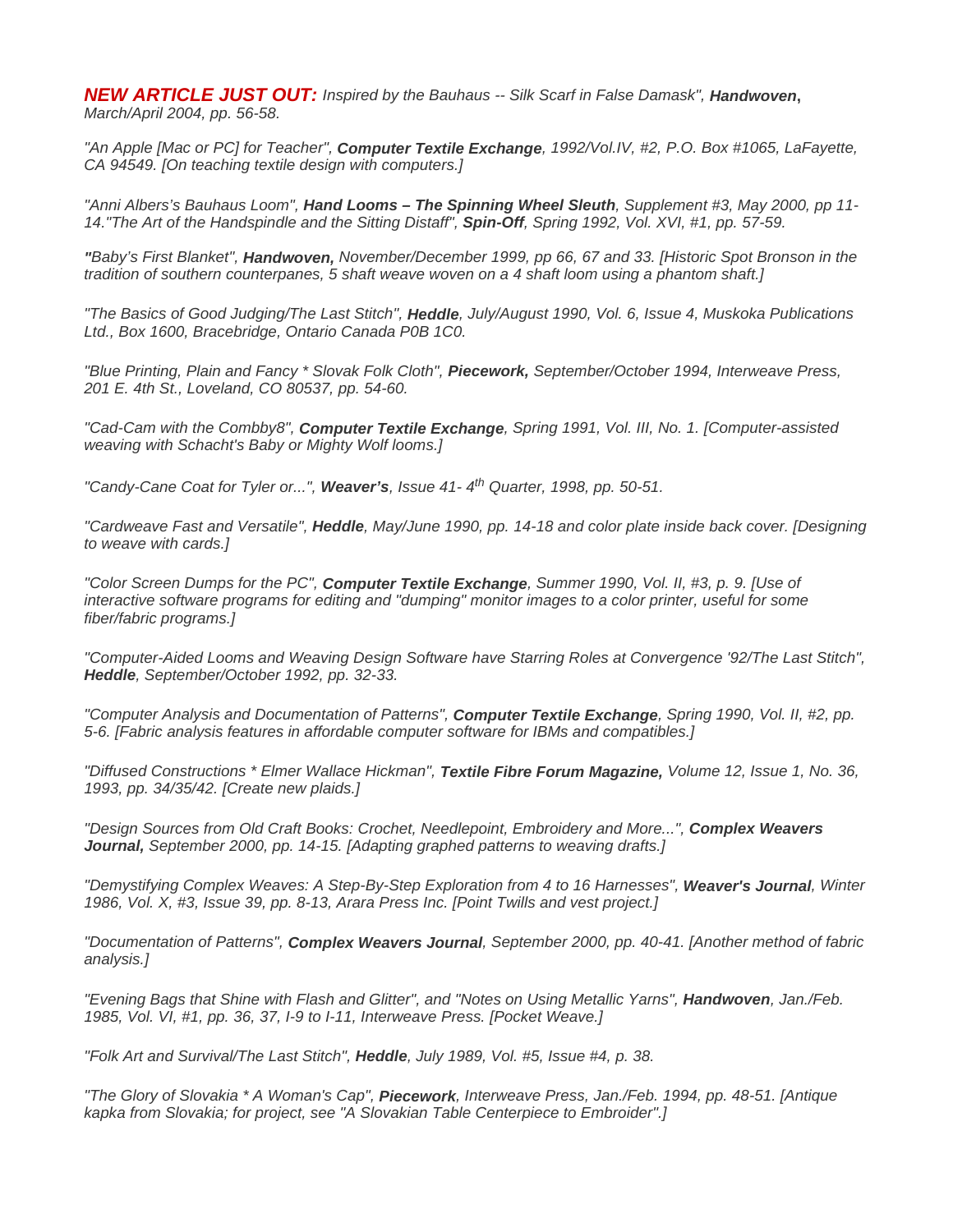*"Handspinning in Slovakia: A closer look at a folk culture from Eastern Europe", Spin-Off, Spring 1992, pp. 60-65.* 

*"Hickman's Remarkable Legacy", Heddle, November/December 1991, Vol. #7, Issue #6, pp. 12-16. [History of EWH and the Design Challenges Monographs Project.]* 

*"A Holiday Mat for Tomorrow's Memories", Weaver's, Golden Fleece Publications, 335 North Main Ave., Sioux Falls, SD 57102, Fall 1988, Issue 3, pp. 56-7; and Linen Tips p. 61. [Red singles linen damask mat.]* 

*"Hook your Loom to a Computer", Computer Textile Exchange, Spring 1991, Vol. III, No. 1, pp. 5-6.* 

*"Huck Lace Blouse", Weaver's, Issue 10 - Third Quarter, centerfold and p. 35. [Summer blouse woven of sewing thread.]* 

*Inspired by the Bauhaus -- Silk Scarf in False Damask", Handwoven, March/April 2004, pp. 56-58.* 

*"Is Complex Weaving for You?", Weaver's Journal, Fall 1985, Vol. X, #2, Issue 38, pp. 10-13, 29.* 

*"Lace for the Home", Handwoven, May/June 1988, pp.41 and 79, 80. [Swedish lace curtains/ project.]* 

*"Letters and Words in Bronson Lace: It's as Easy as ABC", Handwoven, March/April 1990, pp. 68-72. [Weave toweling of natural-dyed and bleached/unbleached linens + a sampler of alphabet and numbers.]* 

*"Let's Get Cookin' \* Recipe for a Computer", Weaver's, Issue 17, 2nd Quarter 1992, pp. 8-9. [How to key in to begin using Fiberworks PCW.]* 

*"Manipulating Half-Tones in Overshot", Complex Weavers Journal, May 2001, pp. 47-49. [Changing the visual reading of multi-shaft overshot by manipulating blocks, plain weave and half-tone areas.]* 

*"The Mother of All: Colour with a Capital C \* Technology with a Capital T", Textile Fibre Forum, The Australian Forum for Textile Arts, Ltd., Issue 3, No. 41, 1994, page 7.* 

*"Miniature Pattern Library", Heddle, May 1989, Vol. #5, Issue #3, pp. 6-9; see Heddle Letters 9/89 corrections. [How to weave a sampler of 450 miniature patterns by threading just 15.]* 

*"Miniatures... Fine Threads... Complex Weaves", The Complex Weavers Newsletter, #20, Jan. 1986, pp. 3-9.* 

*"A Miniature World", Prairie Wool Companion, Coverlets Part II, Issue #16, Jan. 1988, pp. 26-32, Golden Fleece Publications, 335 North Main Ave., Sioux Falls, SD 57102. [Miniature coverlets.]* 

*"A New Leaf", Shuttle, Spindle and Dyepot, Fall 1989, Vol. XX, #4, Issue 80, pp. 16-18, Handweavers Guild of America, 2402 University Ave., Suite #702, St. Paul, MN 55114. [Surface design with leaf prints.]* 

*"One Guild's Story: From Founding an Organization to Building its Image" and "Development of a Guild Logo", Weaver's Journal, Fall 1987, Vol. XXII, #2, Issue 46, pp. 30-32.* 

"An Overview: What's All the Fuss about Computers?" and "Computer-Assisted Loom Hardware", **Handwoven**, *March/April 1991, pp. 72-77.* 

*"Permanent Site for Elmer Hickman Folios", article in Heddle Magazine, July/August 1992, page 27.* 

*"Patternland for IBM", Weaver's, Spring 1989, Issue #5, p. 44. [Computer software review showing a crepe weave.]* 

*"Polychroma", Shuttle, Spindle and Dyepot, Spring 1986, Vol. XVII, #2, Issue 66, pp. 26-33. [Multiple colors from natural dyes in one skein of yarn from one dye pot.]*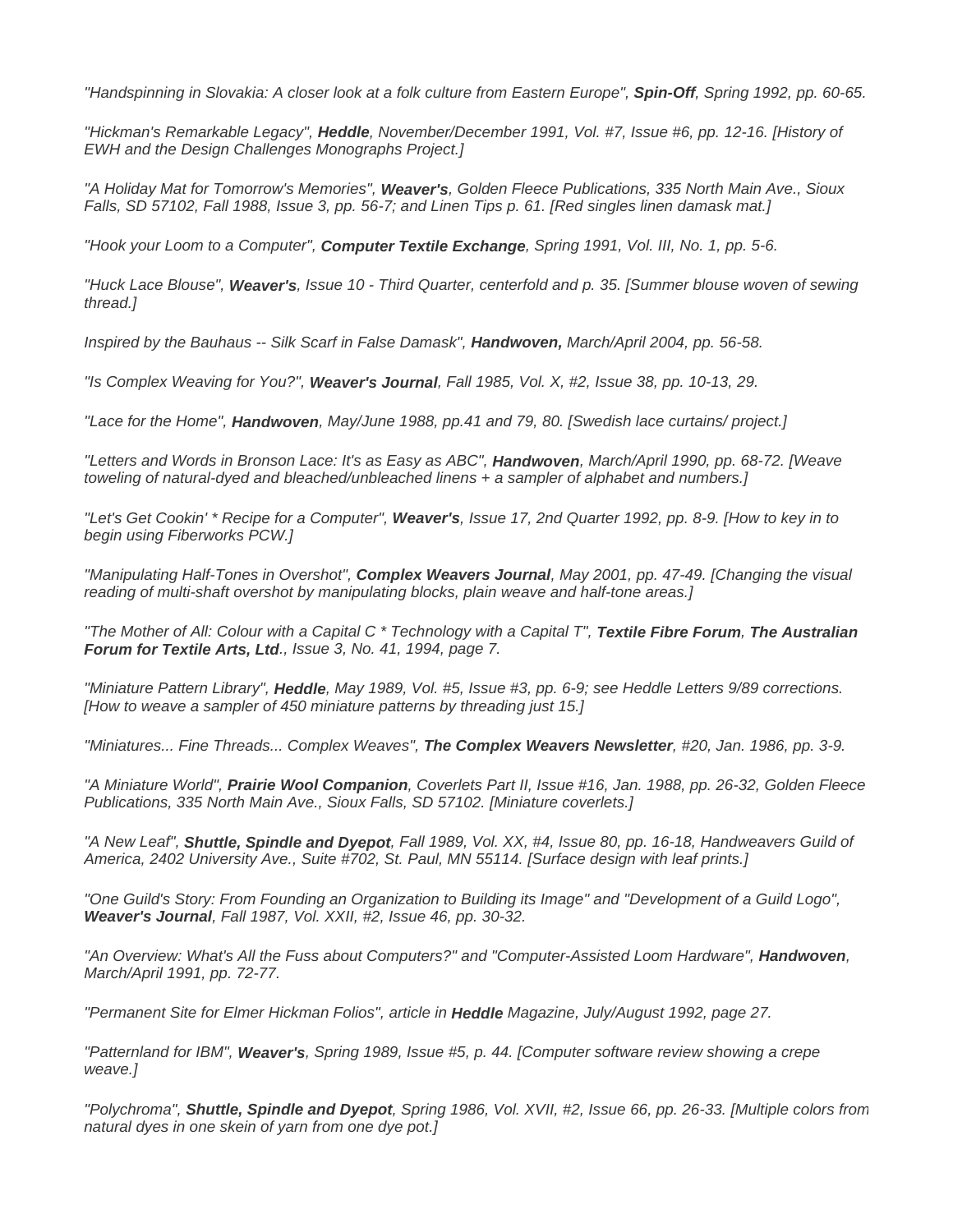*"Playing with Ropes and Blocks", Heddle, Jan. 1988, Vol. #4, Issue #1, pp. 26-29. [Using warp and weft floats in handwovens as supports in a grid design base for threading ropes and such.]* 

*Putting on the Glitz – Jacket and Shawl", Jan. 2002, Handwoven, Vol. XXIII, #1, from page 59. [Silk and sequins 0j 6-22 shafts.]* 

*"Ropes for Every Use", Handwoven, Sept./Oct. 1986, Vol. VII, #4, pp. 14-15.* 

*"Sequins and Silk", Weaver's, Issue #1, Spring, 1988, pp. 32, 33, 45, 51. [Sequins woven into silk camisole and hostess skirt, a form of doubleweave.]* 

*"The Sitting Distaffs of East-Central Europe",The Spinning Wheel Sleuth, Issue #40, April 2003, pp. 5-8.* 

*"A Slovakian Table Centerpiece to Embroider", Piecework, January/February 1994, pp. 52-55. [Centerpiece to embroider, design based on the Slovak antique cap in "The Glory of Slovakia".]* 

*"Slovak Folk Art \*\* Indigo Blue Printing", Ars Textrina, Vol. 9, July 1988, pp. 63-124, University of Manitoba, Winnipeg, Canada R3T 2N2. [Surface design with block prints.]* 

*"Slovak Folk Cloth \*\* Blue Printing, Plain and Fancy", Piecework, September/October 1994, pp. 54-60..* 

*"Stalking the Ram's Horn Motif in Slovakia", Piecework, PREMIER ISSUE, March/April 1993, page 64.* 

*"So You Want to Publish, Do You?", Complex Weavers Journal, May 2000, #63, Complex Weavers Organization.* 

*"Textiles of Slovakia and Project: Slovak Mini-Bag on Four Harnesses", Shuttle, Spindle and Dyepot, Spring 1990, Vol. XXI, No. 2, Issue 82, pp. 38-44 and p. 56. [Adapting folk patterns.]* 

*"Tiny Liturgical Vestments", Shuttle, Spindle and Dyepot, Vol. XIX, No. 2, Issue #74, Spring 1988, pp. 44-46. [Miniature vestments, handwoven and hand embroidered of 24 karat gold, for the Infant of Prague.]* 

*"Unique Look Using Woven Ribbing Style", Heddle, Vol. 8, Issue 3, May 1992, pp. 12-15. [Hickman design, adapted for handwoven ribbing.]* 

*"Weaver's Scrap Bag a Source of Fond Memories/The Last Stitch", Heddle, Mar./Apr. 1992, Vol. 8, Issue 2, page 33.* 

*"Weaving Anni Albers on the TC-1 Loom". Complex Weavers Journal, May 2001, pp. 22-23. [Manipulating images and weaving photographs on a "Thread Controller Loom".]* 

*"Weaving for Children: Baby Pillow Case in Half-Dukagang", Handwoven, March/April 1987, Vol. VIII, #2, pp. 50, 51, I-8, I-9.* 

*"Weaving for Special Occasions", Handwoven, January/February 1991, Vol. XII, #1, p. 89. [Showcase: wedding scarf of fine silk inlaid with half-dukagang on 12 shaft/10 block/5 thread huck original.]* 

*"The Wonder of Natural Dyes", Shuttle, Spindle and Dyepot, Vol. XXIII, No. 2, Issue 86, Spring 1991, pp. 18-21. [Crocheted sampler afghans of over 700 natural-dyed colors.* 

#### **PROFILEI OF JIGRID:**

*The Australian Forum for Textile Arts, Ltd., "Announcing Forum '95 – Sigrid Piroch", TAFTA, P.O. Box 38, The Gap, Australia Q4061, Vol. 13, Issue 2, #40, 1994, page 8.*